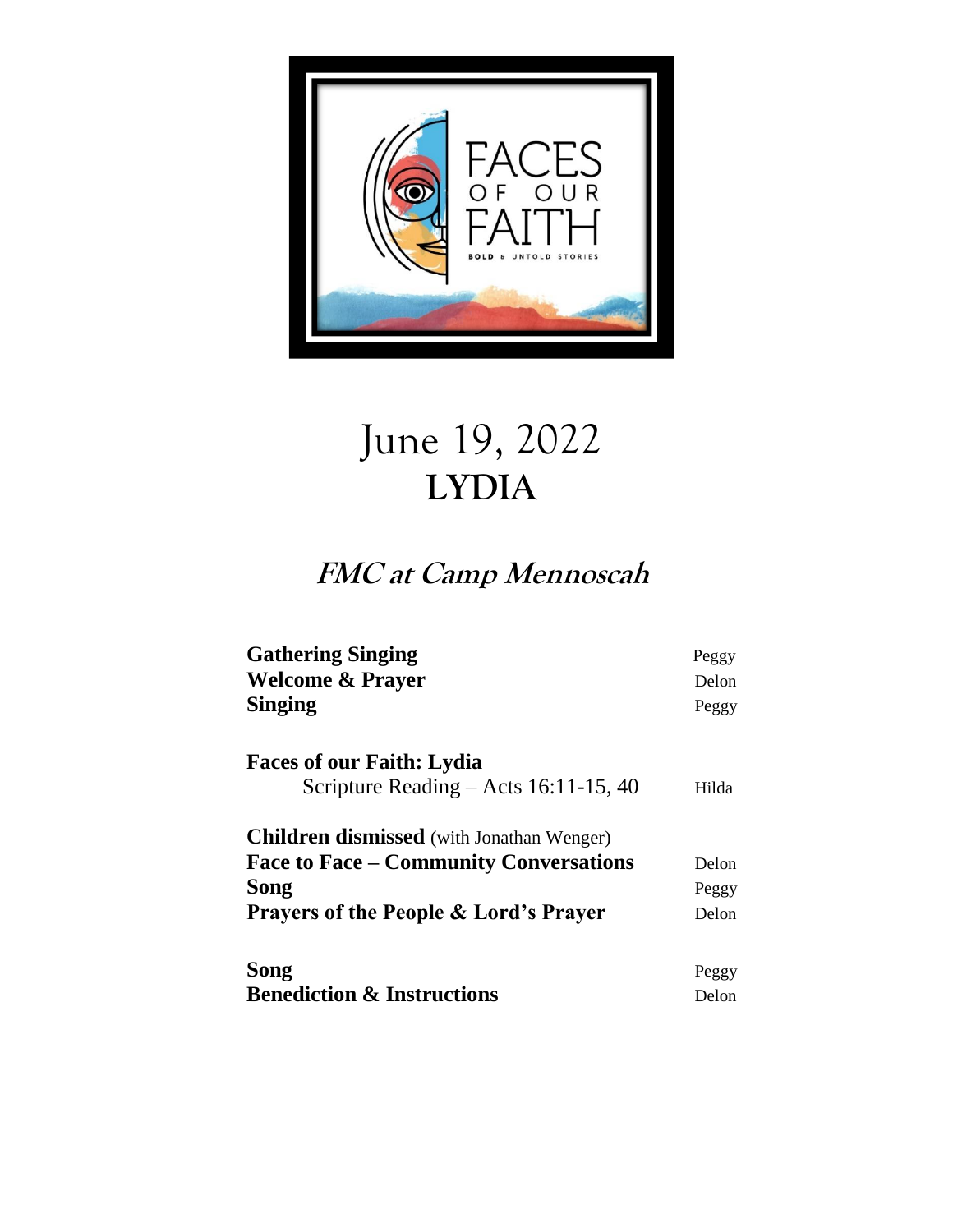

## **Lydia of Acts**

by lisle gwynn garrity acrylic on wood panel | *inspired by Acts 16:11-15, 40*

As the reach of the apostles expands, Paul, Silas, Timothy, and their companions make their way through Asia Minor to Europe, stopping briefly in Philippi, part of modern-day Greece. Since there may not have been an established synagogue in Philippi, on the Sabbath they find a prayer-house on the river, a space filled not with men and high priests, but women.